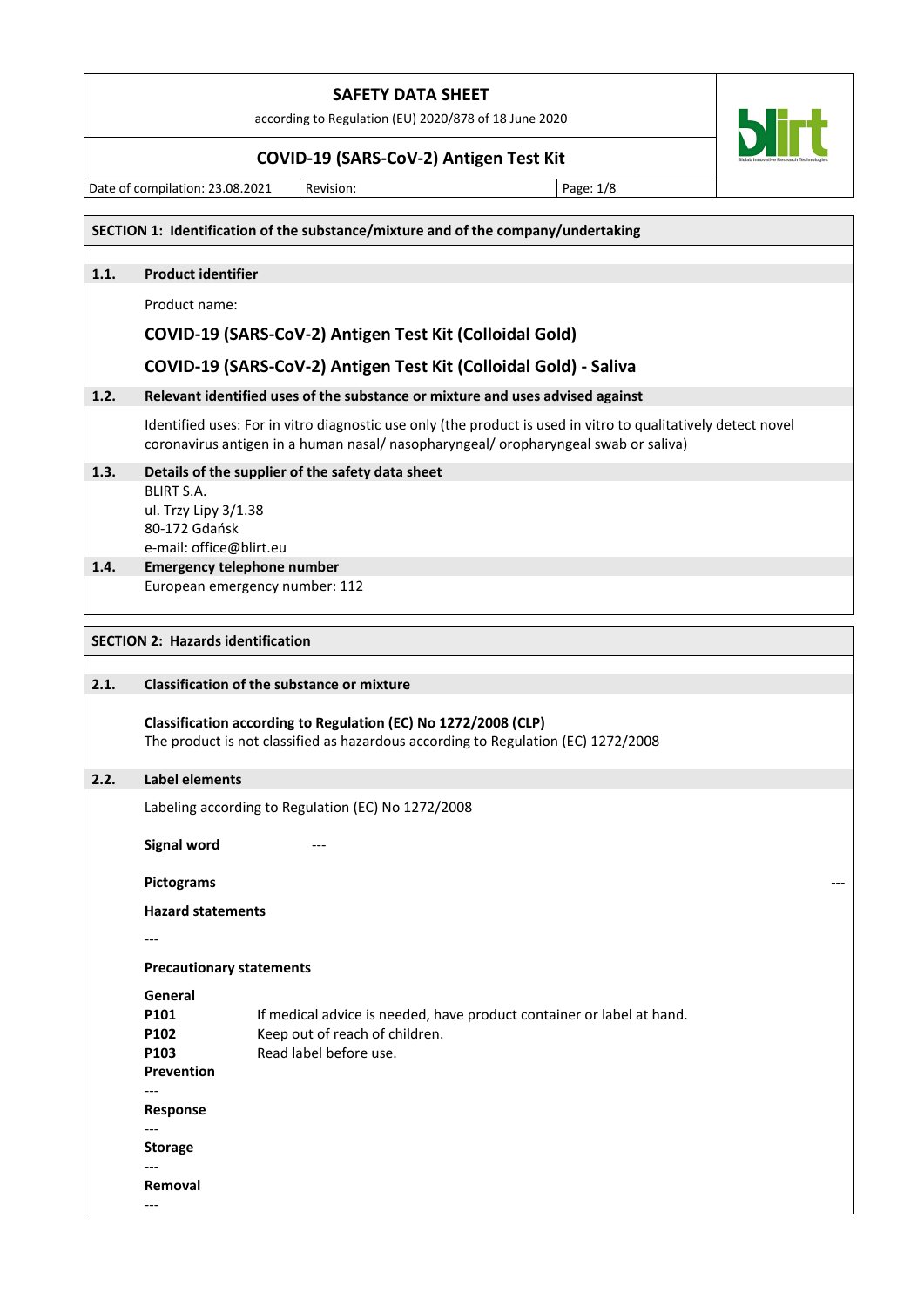according to Regulation (EU) 2020/878 of 18 June 2020

## **COVID-19 (SARS-CoV-2) Antigen Test Kit**

Date of compilation: 23.08.2021 | Revision: | Page: 2/8

**blirt** 

#### **Supplemental information**

# ---

## **2.3. Other hazards**

This mixture does not contain substances that meet the criteria for PBT or vPvB in accordance with Annex XIII.

| <b>SECTION 3: Composition/information on ingredients</b> |                                                                                                                                  |                                                                          |                          |       |                |
|----------------------------------------------------------|----------------------------------------------------------------------------------------------------------------------------------|--------------------------------------------------------------------------|--------------------------|-------|----------------|
| 3.1.                                                     | <b>Substances</b>                                                                                                                |                                                                          |                          |       |                |
| 3.2.                                                     | <b>Mixtures</b>                                                                                                                  |                                                                          |                          |       |                |
|                                                          | This product does not contain any hazardous components required to reporting in this section accordingto<br>relevant regulations |                                                                          |                          |       |                |
|                                                          | Name of substance                                                                                                                | Identifier                                                               | Classification 1272/2008 |       | % weight       |
|                                                          | Sodium caseinate                                                                                                                 | Index:<br>CAS: 9005-46-3<br>EC: 618-419-8<br>Registration No. REACH: --  | ---                      |       | 1.0            |
|                                                          | Sodium chloride                                                                                                                  | Index:<br>CAS: 7647-14-5<br>$EC: -$<br>Registration No. REACH: --        |                          |       | 0.8689         |
|                                                          | Sodium phosphate dibasic dodecahydrate<br>/ Na2HPO <sub>4</sub> .12 H <sub>2</sub> O                                             | Index:<br>CAS: 10039-32-4<br>EC: 231-598-3<br>Registration No. REACH: -- | ---                      | ---   | 0.7089         |
|                                                          | Tween-20                                                                                                                         | Index:<br>CAS: 9005-64-5<br>EC: 500-018-3<br>Registration No. REACH: --  | ---                      | ---   | 0.422          |
|                                                          | Ethyl p-hydroxybenzoate                                                                                                          | Index:<br>CAS: 120-47-8<br>EC: 204-399-4<br>Registration No. REACH: --   | ---                      | $---$ | 0.025          |
|                                                          | Water                                                                                                                            | Index:<br>CAS: 7732-18-5<br>EC: 231-791-2<br>Registration No. REACH: --  |                          |       | <b>Balance</b> |
|                                                          | <b>Notes</b><br>The full meaning of the risk phrases H included in the section 16<br>[1] Specific concentration limits           |                                                                          |                          |       |                |

[2] Substance for which there are national occupational exposure limit values

[3] Substance with a Union workplace exposure limit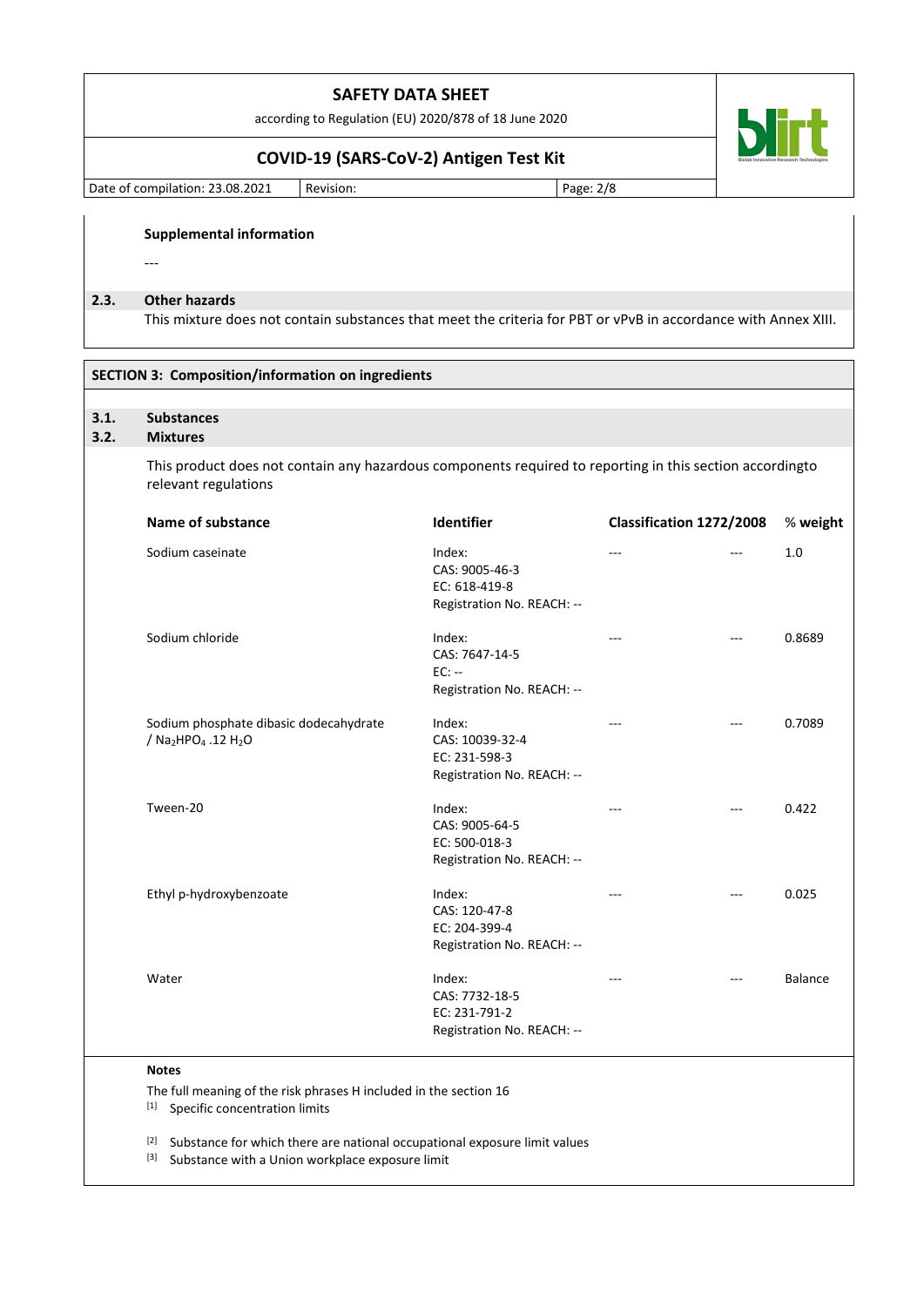according to Regulation (EU) 2020/878 of 18 June 2020

# **COVID-19 (SARS-CoV-2) Antigen Test Kit**

Date of compilation: 23.08.2021 Revision: Page: 3/8

|      | <b>SECTION 4: First aid measures</b>                                       |
|------|----------------------------------------------------------------------------|
|      |                                                                            |
| 4.1. | <b>Description of first aid measures</b>                                   |
|      | <b>General advice</b>                                                      |
|      | Show this safety data sheet to the doctor in attendance.                   |
|      | Inhalation                                                                 |
|      | Not required under normal conditions of use.                               |
|      | Remove person to fresh air and keep comfortable for breathing.             |
|      | If unconscious place in recovery position and seek medical advice.         |
|      | If symptoms persist, call a physician.                                     |
|      | Ingestion                                                                  |
|      | Not required under normal conditions of use.                               |
|      | Rinse mouth with water.                                                    |
|      | If symptoms persist, call a physician                                      |
|      | Eye contact                                                                |
|      | Not required under normal conditions of use.                               |
|      | Flush eyes with water as a precaution.                                     |
|      | Remove contact lenses.                                                     |
|      | Protect unharmed eye.                                                      |
|      | If symptoms persist, call a physician                                      |
|      | <b>Skin contact</b>                                                        |
|      | Not required under normal conditions of use.                               |
|      | Wash off with soap and plenty of water                                     |
| 4.2. | Most important symptoms and effects, both acute and delayed                |
|      | Symptoms: no description of any toxic symptoms.                            |
| 4.3. | Indication of any immediate medical attention and special treatment needed |
|      | Symptomatic treatment.                                                     |
|      | First aid supplies should be available on the workplace premises.          |
|      |                                                                            |
|      |                                                                            |

# **SECTION 5: Firefighting measures**

| 5.1. | <b>Extinguishing media</b>                                                                                                                                                                                                                                                                                                                                                                                                         |
|------|------------------------------------------------------------------------------------------------------------------------------------------------------------------------------------------------------------------------------------------------------------------------------------------------------------------------------------------------------------------------------------------------------------------------------------|
|      | Suitable extinguishing media<br>Use water spray, alcohol-resistant foam, dry chemical or carbondioxide<br>Use appropriate extinguishing media to extinguish fires in the vicinity.<br>Unsuitable extinguishing media<br>Do not direct dense jets of water onto the surface of a burning product.                                                                                                                                   |
| 5.2. | Special hazards arising from the substance or mixture                                                                                                                                                                                                                                                                                                                                                                              |
|      | Combustible.<br><b>Combustion products</b><br>Toxic thermal decomposition products, hazardous combustion gases as well as carbon monoxide and carbon<br>dioxide (COx), may be generated during combustion.<br><b>Explosive mixtures</b><br>Not applicable                                                                                                                                                                          |
| 5.3. | <b>Advice for firefighters</b>                                                                                                                                                                                                                                                                                                                                                                                                     |
|      | Stay in danger area only with self-contained breathing apparatus.<br>Use standard firefighting methods for extinguishing chemical fires.<br>Use water to cool containers exposed to high temperatures, and if possible, remove them from the area<br>affected.<br>Fire residues and contaminated fire extinguishing water must be disposed of in accordance with local<br>regulations<br>Use water spray jets to disperse vapours. |



┑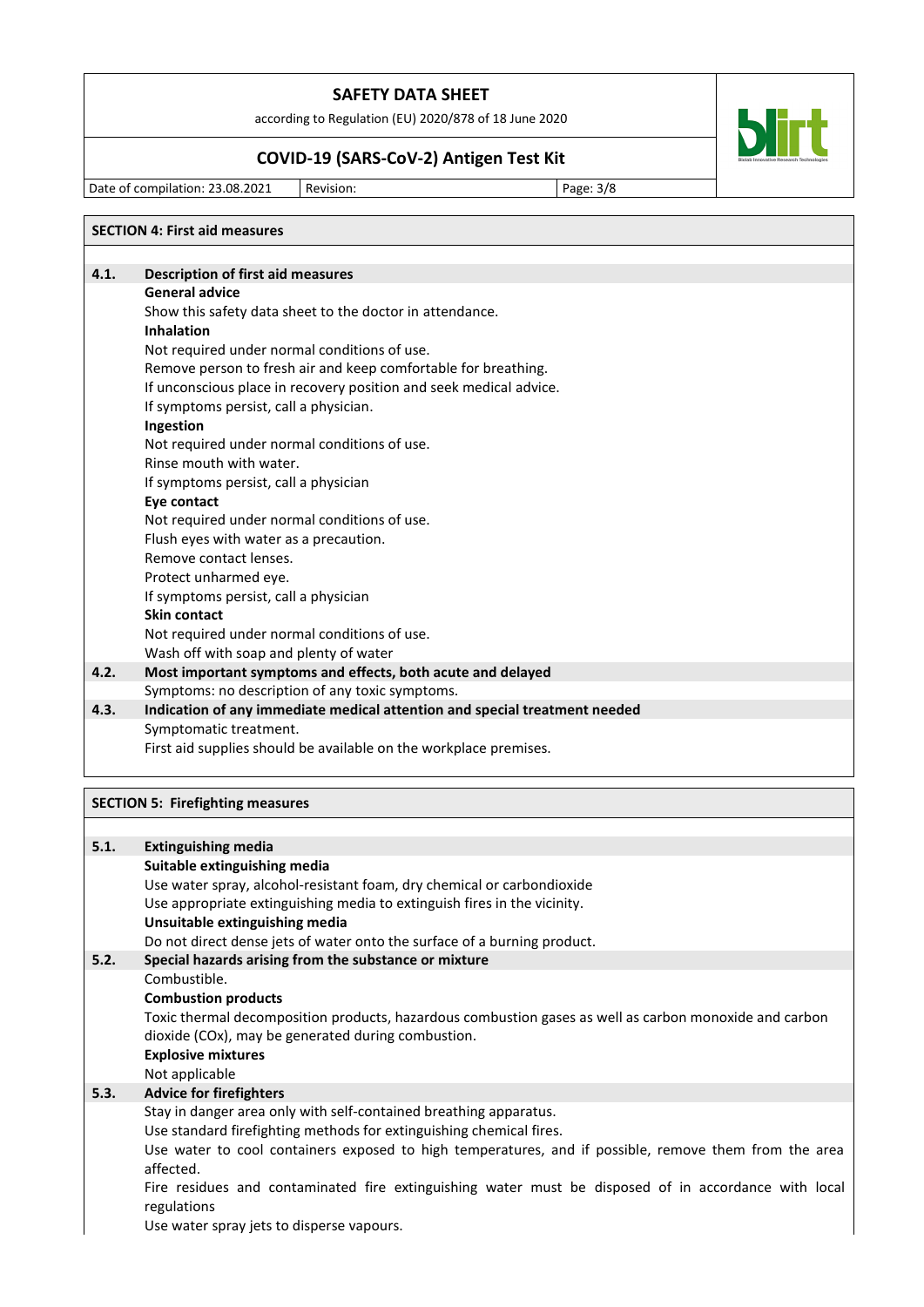according to Regulation (EU) 2020/878 of 18 June 2020

## **COVID-19 (SARS-CoV-2) Antigen Test Kit**

Date of compilation: 23.08.2021 Revision: Page: 4/8

#### **Fire-fighter protective equipment**

Prevent skin contact by keeping a safe distance or by wearing suitable protective clothing. Full personal protective equipment. Self-contained breathing equipment.

#### **SECTION 6: Accidental release measures**

#### **6.1. Personal precautions, protective equipment and emergency procedures**

Do not breathe vapors/mist. Evacuate the danger area, observe emergency procedures, consult an expert. Provide adequate ventilation. Avoid contact with eyes and skin. Wear appropriate protective equipment. Remove all sources of ignition. Keep all persons not equipped with personal protection equipment away.

#### **6.2. Environmental precautions**

Prevent environmental contamination.

Prevent product from entering soil, drains and waterways.

In case of serious contamination of soil, watercourse or sewage system, notify the appropriate authorities.

#### **6.3. Methods and material for containment and cleaning up**

Ventilate the area affected and avoid inhaling vapours.

Collect, bind, and pump off spills. Observe possible material restrictions (see sections 7 and 10). Take up carefully with liquid-absorbent material. Clean up affected area. Keep in suitable, closed containers for disposal. Place all contaminated mass collected in a substitute container and send it for disposal in accordance with the local regulations.

Comply with all applicable national and local regulations.

# **6.4. Reference to other sections** See Section 8 for information on personal protection equipment. See Section 13 for disposal information.

## **SECTION 7: Handling and storage**

| 7.1. | <b>Precautions for safe handling</b>                                             |  |  |
|------|----------------------------------------------------------------------------------|--|--|
|      | <b>Advice on safe handling</b>                                                   |  |  |
|      | Do not inhale reagents.                                                          |  |  |
|      | Avoid generation of vapors/aerosols.                                             |  |  |
|      | For personal protection see section 8.                                           |  |  |
|      | Dispose of rinse water in accordance with local and national regulations.        |  |  |
|      | Recommendations for handling the mixture                                         |  |  |
|      | Provide adequate ventilation.                                                    |  |  |
|      | Avoid contact with eyes and skin.                                                |  |  |
|      | General industrial health and safety regulations                                 |  |  |
|      | Do not eat, drink or smoke when using this product.                              |  |  |
|      | Wash hands thoroughly after handling.                                            |  |  |
|      | Replace contaminated clothing.                                                   |  |  |
|      | Wash contaminated clothing before reusing.                                       |  |  |
|      | Advice on protection against fire and explosion: normal fire protective measure  |  |  |
| 7.2. | Conditions for safe storage, including any incompatibilities                     |  |  |
|      | Requirements for storage areas and containers                                    |  |  |
|      | Tightly closed. Keep in a well-ventilated place.                                 |  |  |
|      | Keep locked up or in an area accessible only to qualified or authorized persons. |  |  |
|      | Store in according to instruction                                                |  |  |
|      | Storage rooms must be ventilated.                                                |  |  |
|      | Keep container tightly closed.                                                   |  |  |
|      | Store in a dry and cool place.                                                   |  |  |
|      |                                                                                  |  |  |

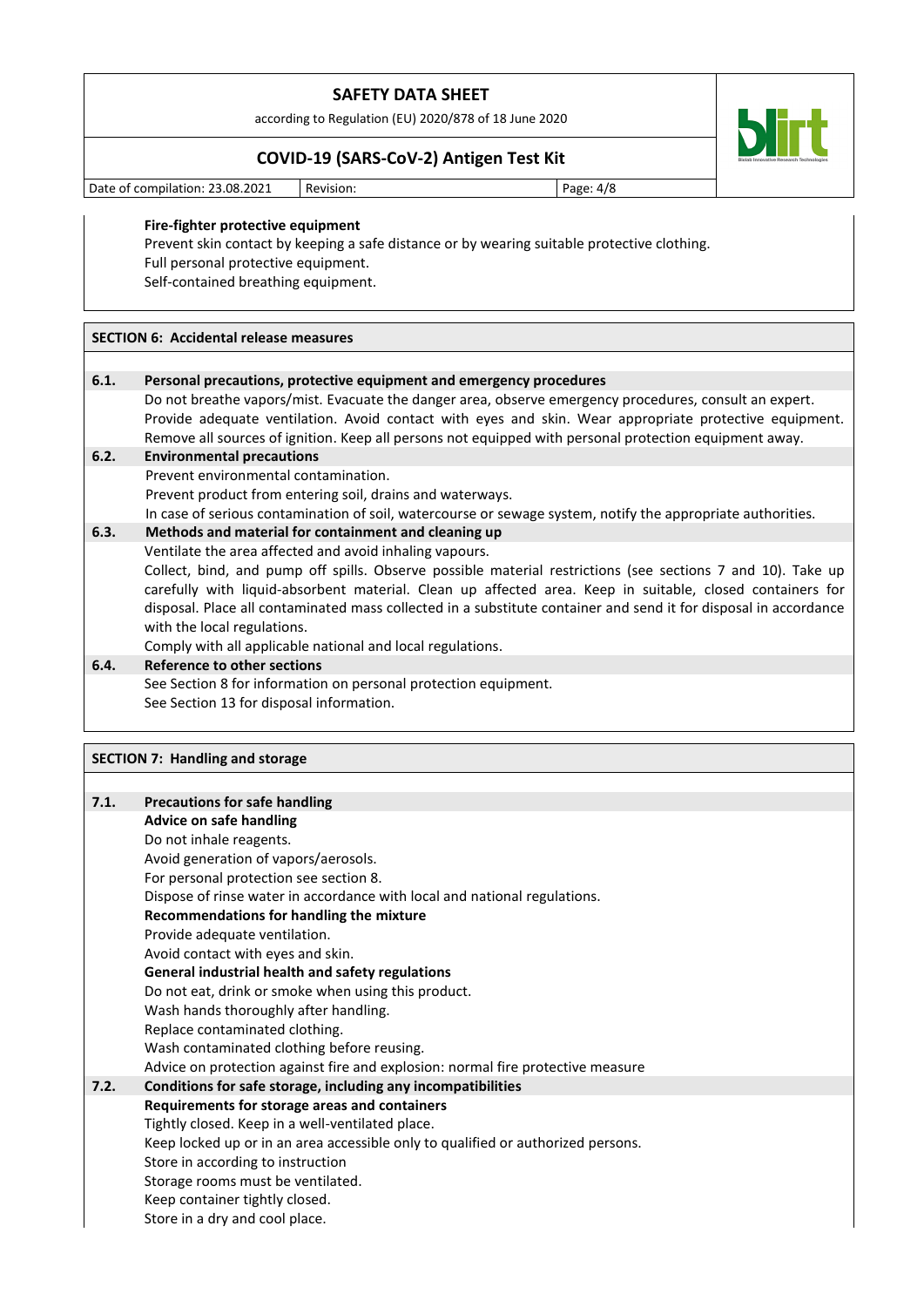according to Regulation (EU) 2020/878 of 18 June 2020

## **COVID-19 (SARS-CoV-2) Antigen Test Kit**

Date of compilation: 23.08.2021 | Revision: | Page: 5/8

Keep away from heat and ignition sources. Do not store together with foodstuffs and animal feed. Do not handle until all safety precautions have been read and understood. **7.3. Specific end use(s)** No data available

## **SECTION 8: Exposure controls/personal protection**

| 8.1. | <b>Control parameters</b>                                                                                |     |     |                   |                          |                                   |                 |  |  |  |  |  |
|------|----------------------------------------------------------------------------------------------------------|-----|-----|-------------------|--------------------------|-----------------------------------|-----------------|--|--|--|--|--|
|      | Ingredients with limit values that require monitoring at the workplace                                   |     |     |                   |                          |                                   |                 |  |  |  |  |  |
|      |                                                                                                          |     |     |                   | <b>Limit values</b>      |                                   |                 |  |  |  |  |  |
|      | Name of the chemical                                                                                     | CAS |     | Long-term         |                          | Short-term                        | <b>Comments</b> |  |  |  |  |  |
|      | agent                                                                                                    |     | ppm | mg/m <sup>3</sup> | ppm                      | mg/m <sup>3</sup>                 |                 |  |  |  |  |  |
|      | --                                                                                                       |     |     |                   | $\overline{\phantom{a}}$ |                                   |                 |  |  |  |  |  |
| 8.2. | <b>Exposure controls</b>                                                                                 |     |     |                   |                          |                                   |                 |  |  |  |  |  |
|      | Appropriate engineering controls                                                                         |     |     |                   |                          |                                   |                 |  |  |  |  |  |
|      | Technical measures and appropriate working operations should be given priority over the use of personal  |     |     |                   |                          |                                   |                 |  |  |  |  |  |
|      | protective equipment                                                                                     |     |     |                   |                          |                                   |                 |  |  |  |  |  |
|      | Workstations and storage rooms must be well ventilated to keep the dust/vapour concentrations in the air |     |     |                   |                          |                                   |                 |  |  |  |  |  |
|      | below their limit values.                                                                                |     |     |                   |                          |                                   |                 |  |  |  |  |  |
|      | <b>Individual protection measures</b>                                                                    |     |     |                   |                          |                                   |                 |  |  |  |  |  |
|      | The type of protective equipment must be selected based on the quantity and concentration of hazardous   |     |     |                   |                          |                                   |                 |  |  |  |  |  |
|      | substances in the given work environment.                                                                |     |     |                   |                          |                                   |                 |  |  |  |  |  |
|      | Eye or face protection                                                                                   |     |     |                   |                          |                                   |                 |  |  |  |  |  |
|      | Not required under normal conditions of use.                                                             |     |     |                   |                          |                                   |                 |  |  |  |  |  |
|      |                                                                                                          |     |     |                   |                          | Skin protection / Hand protection |                 |  |  |  |  |  |
|      |                                                                                                          |     |     |                   |                          |                                   |                 |  |  |  |  |  |
|      | Not required under normal conditions of use.                                                             |     |     |                   |                          |                                   |                 |  |  |  |  |  |
|      | <b>Body protection</b>                                                                                   |     |     |                   |                          |                                   |                 |  |  |  |  |  |
|      | Not required under normal conditions of use.                                                             |     |     |                   |                          |                                   |                 |  |  |  |  |  |
|      | <b>Respiratory protection</b>                                                                            |     |     |                   |                          |                                   |                 |  |  |  |  |  |
|      | Not required under normal conditions of use.                                                             |     |     |                   |                          |                                   |                 |  |  |  |  |  |
|      | <b>Environmental exposure controls</b>                                                                   |     |     |                   |                          |                                   |                 |  |  |  |  |  |
|      | Do not discharge into drains and groundwater.                                                            |     |     |                   |                          |                                   |                 |  |  |  |  |  |
|      | <b>General health and safety guidelines</b>                                                              |     |     |                   |                          |                                   |                 |  |  |  |  |  |
|      | Follow good personal hygiene practices.                                                                  |     |     |                   |                          |                                   |                 |  |  |  |  |  |

| <b>SECTION 9: Physical and chemical properties</b> |                                                          |                                                        |  |  |
|----------------------------------------------------|----------------------------------------------------------|--------------------------------------------------------|--|--|
|                                                    |                                                          |                                                        |  |  |
| 9.1.                                               | Information on basic physical and chemical properties    |                                                        |  |  |
|                                                    | <b>Physical state</b>                                    | Diagnostic kit containing 1 bottles of liquid reagent. |  |  |
|                                                    | Colour                                                   | Colorless / transparent                                |  |  |
|                                                    | Odour                                                    | No odour                                               |  |  |
|                                                    | Melting point/freezing point                             | No data available                                      |  |  |
|                                                    | Boiling point or initial boiling point and boiling range | No data available                                      |  |  |
|                                                    | Flammability                                             | Non flammable                                          |  |  |
|                                                    | Lower and upper explosion limit                          | No data available                                      |  |  |
|                                                    | <b>Flash point</b>                                       | Does not flash                                         |  |  |

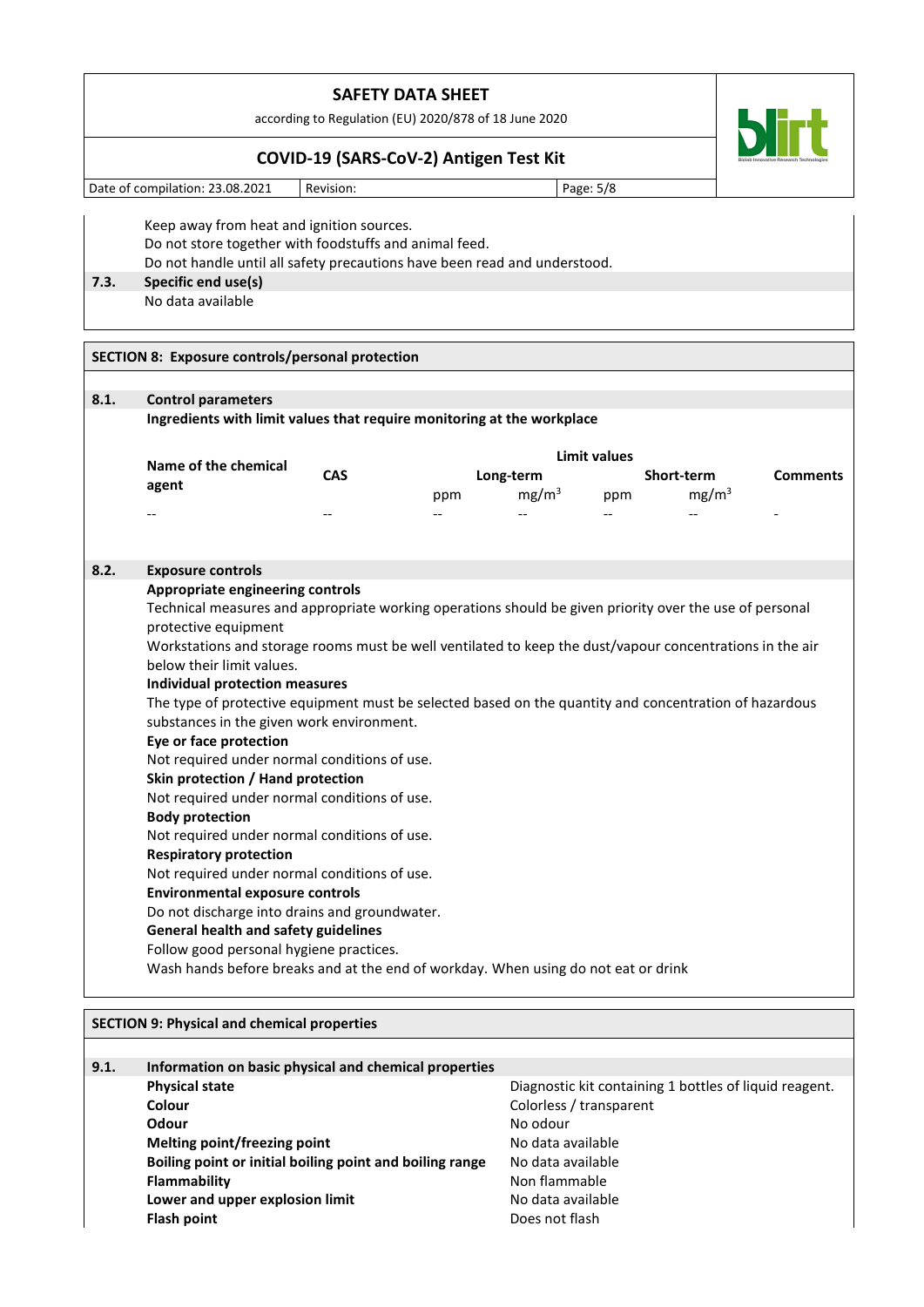| <b>SAFETY DATA SHEET</b> |  |
|--------------------------|--|
|--------------------------|--|

according to Regulation (EU) 2020/878 of 18 June 2020

# **COVID-19 (SARS-CoV-2) Antigen Test Kit**

Date of compilation: 23.08.2021 Revision: Page: 6/8

|      | <b>Auto-ignition temperature</b>                   | No data available |
|------|----------------------------------------------------|-------------------|
|      | <b>Decomposition temperature</b>                   | No data available |
|      | рH                                                 | No data available |
|      | <b>Kinematic viscosity</b>                         | No data available |
|      | Solubility                                         | Soluble in water  |
|      | Partition coefficient n-octanol/water (log value)  | No data available |
|      | Vapour pressure                                    | No data available |
|      | Density and/or relative density                    | No data available |
|      | Relative vapour density                            | No data available |
|      | <b>Particle characteristics</b>                    | No data available |
| 9.2. | <b>Other information</b>                           |                   |
|      | Information with regard to physical hazard classes |                   |
|      |                                                    | No data available |
|      | <b>Other safety characteristics</b>                |                   |
|      |                                                    | No data available |
|      |                                                    |                   |

## **SECTION 10: Stability and reactivity**

| 10.1. | Reactivity                                                                             |
|-------|----------------------------------------------------------------------------------------|
|       | Non-reactive under normal use, storage and transport conditions.                       |
| 10.2. | <b>Chemical stability</b>                                                              |
|       | The product is chemically stable under standard ambient conditions (room temperature). |
| 10.3. | <b>Possibility of hazardous reactions</b>                                              |
|       | Avoid direct sunlight exposure and low or high temperature.                            |
| 10.4. | <b>Conditions to avoid</b>                                                             |
|       | None known                                                                             |
| 10.5. | <b>Incompatible materials</b>                                                          |
|       | No data available                                                                      |
| 10.6. | <b>Hazardous decomposition products</b>                                                |
|       | Hazardous decomposition products formed under fire conditions.                         |
|       | - Carbon oxides                                                                        |
|       |                                                                                        |

## **SECTION 11: Toxicological information**

| 11.1. | Information on hazard classes as defined in Regulation (EC) No 1272/2008 |  |
|-------|--------------------------------------------------------------------------|--|
|       | <b>Acute toxicity</b>                                                    |  |
|       | Based on available data, the classification criteria are not met.        |  |
|       | <b>Skin corrosion/irritation</b>                                         |  |
|       | Based on available data, the classification criteria are not met.        |  |
|       | Serious eye damage/irritation                                            |  |
|       | Based on available data, the classification criteria are not met.        |  |
|       | Respiratory or skin sensitisation                                        |  |
|       | Based on available data, the classification criteria are not met.        |  |
|       | <b>Germ cell mutagenicity</b>                                            |  |
|       | Based on available data, the classification criteria are not met.        |  |
|       | Carcinogenicity                                                          |  |
|       | Based on available data, the classification criteria are not met.        |  |
|       | <b>Reproductive toxicity</b>                                             |  |
|       | Based on available data, the classification criteria are not met.        |  |
|       | <b>STOT-single exposure</b>                                              |  |
|       | Based on available data, the classification criteria are not met.        |  |
|       |                                                                          |  |

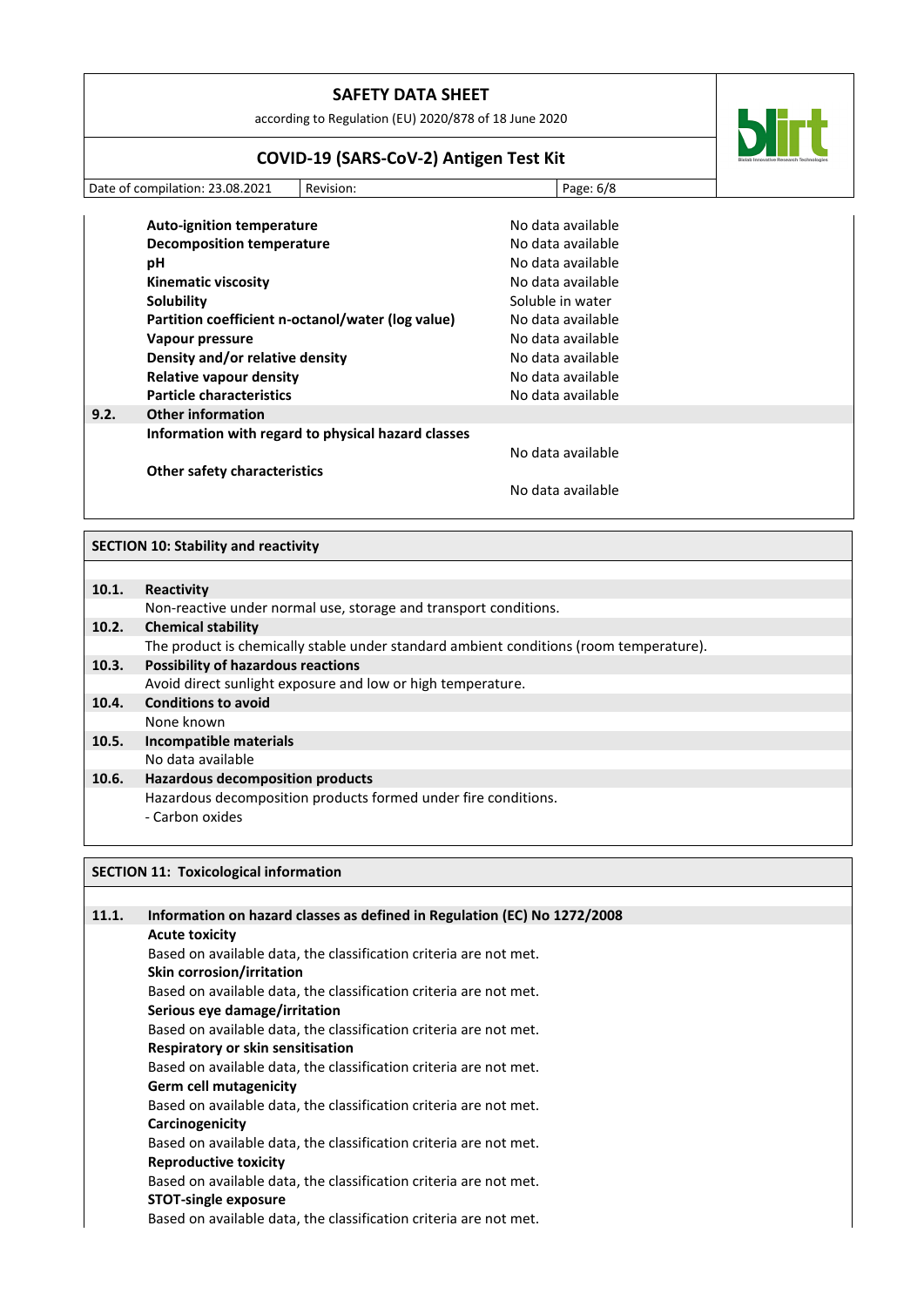according to Regulation (EU) 2020/878 of 18 June 2020

## **COVID-19 (SARS-CoV-2) Antigen Test Kit**

Date of compilation: 23.08.2021 Revision: Page: 7/8

 $\mathbf{5}$ 

**STOT-repeated exposure** Based on available data, the classification criteria are not met. **Aspiration hazard** Based on available data, the classification criteria are not met. **11.2. Information on other hazards Endocrine disrupting properties** No data **Other information**

No data

| <b>SECTION 12: Ecological information</b> |                                                                                                                |  |  |  |
|-------------------------------------------|----------------------------------------------------------------------------------------------------------------|--|--|--|
|                                           |                                                                                                                |  |  |  |
| 12.1.                                     | <b>Toxicity</b>                                                                                                |  |  |  |
|                                           | Based on available data, the classification criteria are not met.                                              |  |  |  |
| 12.2.                                     | Persistence and degradability                                                                                  |  |  |  |
|                                           | No data                                                                                                        |  |  |  |
| 12.3.                                     | <b>Bioaccumulative potential</b>                                                                               |  |  |  |
|                                           | No data                                                                                                        |  |  |  |
| 12.4.                                     | <b>Mobility in soil</b>                                                                                        |  |  |  |
|                                           | No data                                                                                                        |  |  |  |
| 12.5.                                     | <b>Results of PBT and vPvB assessment</b>                                                                      |  |  |  |
|                                           | This mixture does not contain substances that meet the criteria for PBT or vPvB in accordance with Annex XIII. |  |  |  |
| 12.6.                                     | <b>Endocrine disrupting properties</b>                                                                         |  |  |  |
|                                           | No data                                                                                                        |  |  |  |
| 12.7.                                     | Other adverse effects                                                                                          |  |  |  |
|                                           | No data                                                                                                        |  |  |  |
|                                           |                                                                                                                |  |  |  |
|                                           |                                                                                                                |  |  |  |

# **SECTION 13: Disposal considerations**

#### **13.1. Waste treatment methods**

Dispose of in accordance with all applicable local, state and federal regulations.

### **SECTION 14: Transport information**

| 14.1.<br>14.2.<br>14.3. | UN number or ID number<br>UN proper shipping name<br>Transport hazard class(es)<br>Label no.:            | No data<br>No data<br>No data<br>No data |
|-------------------------|----------------------------------------------------------------------------------------------------------|------------------------------------------|
| 14.4.<br>14.5.          | <b>Packing group</b><br><b>Environmental hazards</b>                                                     | No data<br>No data                       |
| 14.6.<br>14.7.          | <b>Special precautions for user</b><br>Maritime transport in bulk according to<br><b>IMO instruments</b> | No data<br>No data                       |

#### **SECTION 15: Regulatory information**

**15.1. Safety, health and environmental regulations/legislation specific for the substance or mixture**

− Regulation (EC) No 1272/2008 (CLP) of the European Parliament and of the Council of 16 December 2008 on